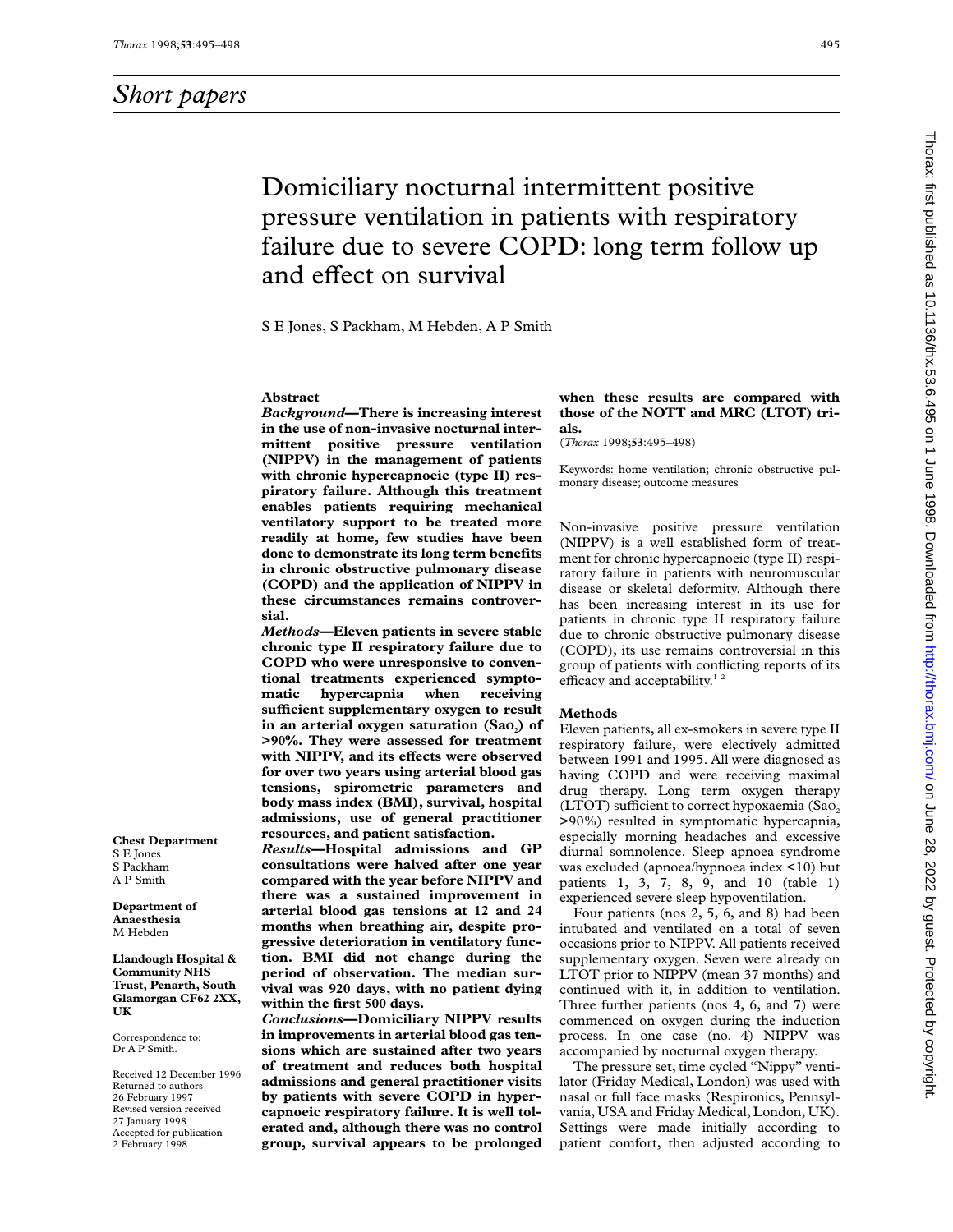| Patient Sex    |             | Age | BMI  | FEV, %<br>$\mathcal{D}$ | FVC%<br>$\mathcal{D}$ | TLC%<br>$\mathcal{D}$    | $RV$ %<br>$\left( l\right)$ | TLCO %<br>(ml/min/mm Hg) | Kco<br>(ml/min)   | Pao,<br>(kPa) | Paco,<br>(kPa) | Paco, with<br>corrected<br>$Sao_2 (kPa)$ | $-HCO2$<br>mmol/l | <b>HCT</b> | <b>Smoking</b><br>history<br>(pack years) |
|----------------|-------------|-----|------|-------------------------|-----------------------|--------------------------|-----------------------------|--------------------------|-------------------|---------------|----------------|------------------------------------------|-------------------|------------|-------------------------------------------|
| 1              | $\mathbf F$ | 63  | 56   | 53<br>(0.98)            | 69 (1.7)              | 81<br>(3.31)             | 103<br>(1.61)               | 72(14.1)                 | 5.6<br>(115%)     | 5.6           | 7.7            | 7.7                                      | 33                | 0.40       | 42                                        |
| 2              | M           | 73  | 30   | 41<br>(1.02)            | 50(1.8)               | $\overline{\phantom{m}}$ |                             |                          |                   | 6.0           | 7.5            | 11.1                                     | 31                | ٠          | 50                                        |
| 3              | M           | 67  | 29   | 37<br>(1.05)            | 50<br>(2.01)          | 90<br>(5.82)             | 120<br>(2.71)               | 88 (22)                  | 5.03<br>(124%)    | 6.0           | 9.7            | 10.3                                     | 37                | 0.50       | 90                                        |
| 4              | M           | 65  | 42   | 36<br>(0.97)            | 43<br>(1.69)          | 86<br>(5.49)             | 104<br>(2.71)               | 94 (25.3)                |                   | 5.3           | 8.8            | 10.1                                     | 31                | 0.50       | 60                                        |
| 5              | M           | 62  | 26   | 23<br>(0.73)            | 45<br>(1.81)          | 84<br>(5.51)             | 130<br>(2.97)               | 70(18.6)                 | 5.69<br>(136%)    | 6.6           | 7.2            | 10.7                                     | 28                | 0.45       | 80                                        |
| 6              | M           | 72  | 26   | 27<br>(0.62)            | 52<br>(1.73)          | 90<br>(5.11)             | 148<br>(3.22)               | 60(12.7)                 | 3.97<br>(105%)    | 6.5           | 10.8           | 11.7                                     | 34                | 0.48       | 18                                        |
| $\overline{7}$ | $\mathbf F$ | 48  | 42   | 43<br>(1.02)            | 66<br>(1.97)          | 97<br>(4.5)              | 158<br>(2.52)               | 71 (16.4)                | 5.70<br>$(109\%)$ | 6.4           | 8.3            | 6.7                                      | 30                | 0.41       | 23                                        |
| 8              | $\mathbf F$ | 45  | 23   | 20<br>(0.44)            | 45<br>(1.19)          | 90<br>(3.6)              | 158<br>(2.07)               | 90 (19.8)                | 8.20<br>(155%)    | 5.3           | 8.0            | 8.0                                      | 33                | 0.46       | 45                                        |
| 9              | M           | 66  | 33   | 47<br>(1.26)            | 61<br>(2.32)          | 100<br>(6.3)             | 143<br>(3.2)                | 80 (19.8)                | 4.30<br>(107%)    | 7.7           | 7.3            | 7.5                                      | 32                | 0.49       | 200                                       |
| 10             | М           | 48  | 34   | 34<br>(1.19)            | 58<br>(2.68)          | 91<br>(6.3)              | 150<br>(3.3)                | 80(24.5)                 | 5.90<br>(124%)    | 7.7           | 7.3            | 8.0                                      | 33                | 0.55       | 55                                        |
| 11             | M           | 51  | 26   | 19<br>(0.60)            | 44 (1.9)              | 100<br>(6.4)             | 195<br>(4.02)               | 32(8.9)                  | 2.10<br>(46%)     | 4.6           | 8.4            | 8.4                                      | 40                | 0.47       | 60                                        |
| Mean values    |             | 60  | 33.3 | 34.5                    | 53                    | 82.6                     | 128                         | 67                       | 4.2               | 6.02          | 8.08           | 9.12                                     | 32.9              | 0.42       | 65.7                                      |

 $FEV_1 =$  forced expiratory volume in one second;  $FVC =$  forced vital capacity; TLC = total lung capacity;  $RV =$  residual volume; TLCO = carbon monoxide transfer factor; Kco = carbon monoxide transfer coefficient; Pao., Paco. = arterial oxygen and carbon dioxide tensions.

> diurnal Paco<sub>2</sub> values. During induction of treatment pulse oximetry and arterial blood gas tensions were regularly measured. Once respiratory variables had been stabilised and the patients were acclimatised, they were discharged and reviewed in the multidisciplinary sleep and breathing clinic.

> Morbidity was assessed from a review of the general practitioner records. Consultations for respiratory reasons, general problems and home visits were recorded, together with hospital admissions in the year before and the year after starting NIPPV.

Patient compliance with NIPPV (number of nights/hours per night), experience of symptoms of hypercapnia since commencing NIPPV, side effects of mask ventilation, and overall satisfaction with the treatment were assessed by means of a locally developed postal questionnaire after two years of treatment. Patients were asked to respond on a scale of severity—for example, often/sometimes/never; every night/most nights/rarely.

To assess the effect of NIPPV on gas exchange the best blood gas measurements when spontaneously breathing air were taken in the month prior to starting NIPPV, and the worst (in the event of more than one measurement being available) at six, 12 and 24 month intervals after starting the treatment.

Spirometric testing, using a Vitalograph dry bellows spirometer, was repeated 12 and 24 months after commencing NIPPV. Body mass index (BMI) was calculated for the period before and six, 12, and 24 months after starting NIPPV. Lung volumes were measured using the multibreath helium dilution technique and carbon monoxide transfer factor using the single breath technique.<sup>3</sup>

#### STATISTICAL ANALYSIS

Comparisons were made of values before and after commencing NIPPV. Analysis of variance (Freidman non-parametric ANOVA) and paired  $t$  tests were used to examine differences between these two periods in terms of blood gas tensions, lung function, admissions to hospital, use of general practitioner resources, and body mass index. The results of parametric measurements are presented as mean (SD), mean difference, 95% confidence interval, and statistical probability.

### **Results**

ARTERIAL BLOOD GAS TENSIONS

Individual patient data are shown in table 1, all whilst breathing air spontaneously: Pao<sub>2</sub> improved from a mean (SD) of 6.0 kPa (0.97) prior to NIPPV to  $7.5$   $(1.2)$ , (mean difference 1.5, 95% CI 0.56 to 2.57, p = 0.006) at six months,  $7.8$  (1.2) kPa (mean difference 1.78, 95% CI 0.69 to 2.8, p = 0.004) at 12 months, and 7.2 (1.1) kPa at 24 months (mean difference 1.27, 95% CI 0.42 to 2.12,  $p =$ 0.003).

Paco<sub>2</sub> fell from a mean (SD) value of 8.1 (1.3) kPa to 6.4 (1.2) (mean difference  $-1.73$ , 95% CI  $-3.15$  to  $-0.32$ ,  $p = 0.021$ ) at six months,  $6.40$   $(1.1)$  kPa (mean difference  $-1.66$ , 95% CI $-3.04$  to  $-0.28$ , p = 0.023) at 12 months, and 6.7 (0.9) kPa at 24 months (mean difference  $-1.35$ , 95% CI  $-2.59$  to  $-0.11$ , p = 0.03).

Plasma bicarbonate concentration fell from a mean (SD) of 33 (3.3) mmol/l before NIPPV to  $29$  (3.7) mmol/l at six months (mean difference  $-3.64$ ,  $95\%$  CI  $-7.27$  to  $-0.002$ ), 29  $(3.9)$  mmol/l at 12 months (mean difference  $-3.63$ ,  $95\%$  CI  $-7.11$  to  $-0.17$ ), and 30  $(3.8)$  mmol/l at two years (mean difference  $-2.7$ , 95% CI  $-6.46$  to 1.06). These results were not statistically significant.

# SURVIVAL

Two patients died, one (patient 4) after 820 days and the other (patient 5) after 1522 days of NIPPV treatment, both of acute respiratory failure. Median survival is 920 days (range 686–1240).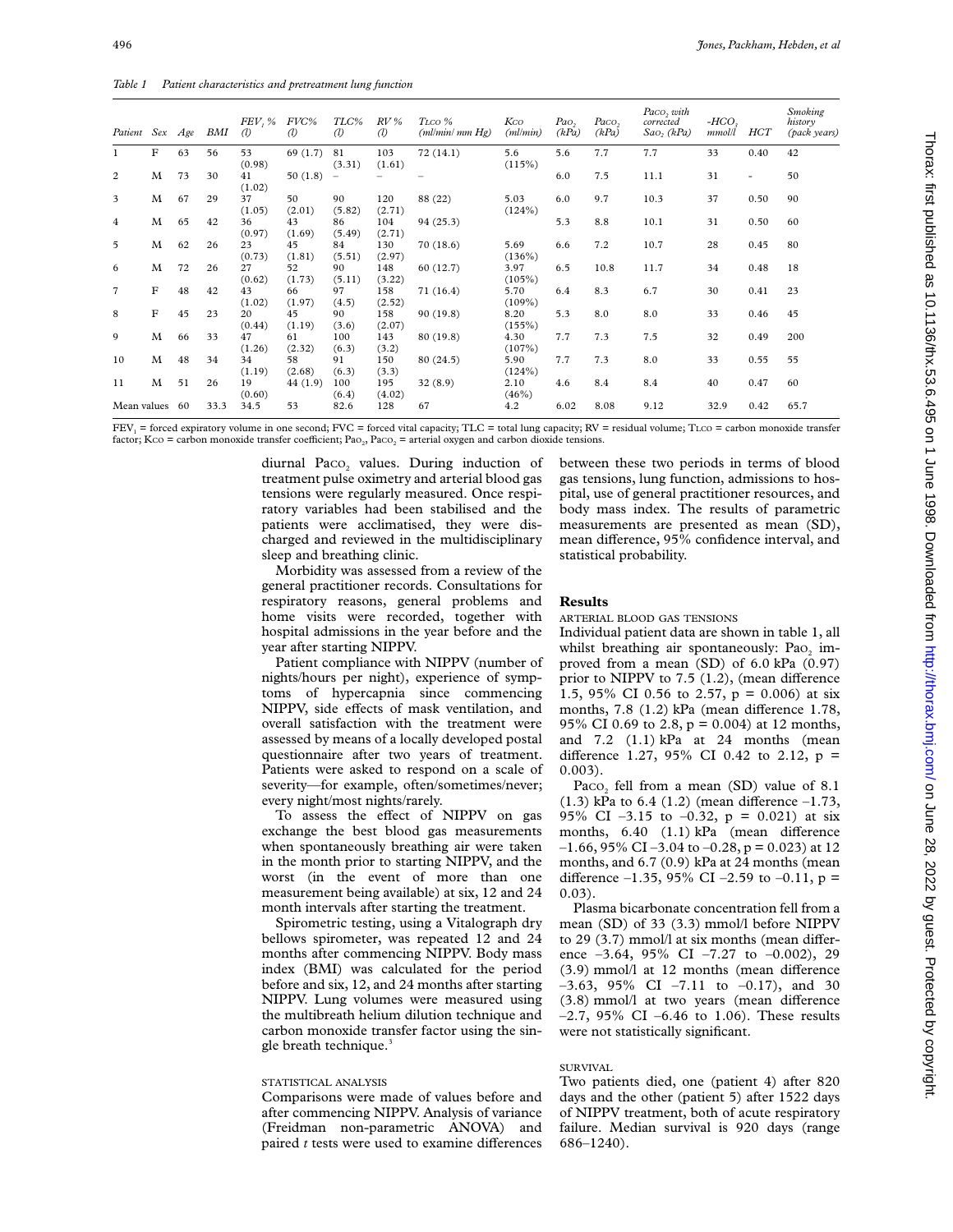SPIROMETRIC DATA

During the year following NIPPV, FEV, decreased from a mean (SD) of 34 (11.2)% predicted to 27  $(8.9)$ % (mean difference  $-7.09$ , 95% CI –12.06 to –2.12,  $p = 0.012$ ), and in the second year further to 26 (9.9)% predicted (mean difference  $-9.09$ ,  $95\%$  CI  $-15.79$  to  $-2.39$ ,  $p = NS$ ), and FVC decreased from a mean of 53 (9.2)% predicted to 49 (13.0)% (mean difference  $-3.45$ , 95% CI  $-13.5$  to 6.59,  $p = 0.01$ ). During the first year the  $FEV<sub>1</sub>/FVC$ ratio fell from 47% predicted to 41% predicted  $(p = 0.016)$ , and to 39% at the end of the second year ( $p = NS$ ).

#### HOSPITAL ADMISSIONS

The median number of admissions to hospital before NIPPV was two per year (range 0–5); the median difference in admissions to hospital before and after NIPPV was 1.00 (95% CI 0 to 2). The duration of stay in hospital decreased from a median of 16 days (range 0–47) to 7 days (range  $0-15$ ),  $p = 0.023$ , median difference  $1.00$  (95% CI for median difference 2 to 25).

#### GENERAL PRACTITIONER RESOURCES

"General" consultations at the GP surgery per year fell following NIPPV, although this was not statistically significant (median difference 4.0, 95% CI $-1.0$  to 10). "Respiratory" consultations were also reduced (median difference 3.0, 95% CI  $-1$  to 8.0) after commencing NIPPV, as were house calls (median difference 1.0, 95% CI –1.0 to 7.0). Patients on NIPPV were supported by the clinical nurse specialist and a telephone contact number was made available. No patient requested a home visit; a mean of 1.4 visits were initiated by the specialist nurse in the first year.

#### PATIENT SATISFACTION AND COMPLIANCE

Of the patients who fulfilled the criteria for NIPPV none withdrew from treatment. After two years patients were using NIPPV for an average of 6.5 hours each night. All patients had experienced relief of morning headache and excessive diurnal somnolence, and claimed improved sleep quality. There was no improvement in breathlessness; 75% claimed to be "very satisfied" with the treatment, and dissatisfaction in the remainder was related to skin ulceration on the bridge of the nose caused by the mask, a problem which was resolved in most cases by careful adjustment of the head harness.

There was no significant change in BMI or haematocrit levels before and after commencing NIPPV.

#### **Discussion**

We describe a group of patients with COPD in whom the use of LTOT was associated with symptomatic hypercapnia. They tended towards obesity which resulted in lung compression, as evidenced by the raised Kco, and this probably contributed to the tendency to hypoventilate, especially during sleep. All had severe airways obstruction. Improvement in blood gas measurements during the period of

treatment cannot be attributed to weight reduction.

Treatment with NIPPV resulted in a marked improvement in blood gas tensions and in symptoms, and a striking reduction in the frequency and length of admissions, GP consultations, and house calls. The reduction in the use of resources was not simply due to transfer of care to the respiratory nurse specialist. Most admissions were for adjustment of ventilator pressures and were of short duration whereas previously they were for treatment of ventilatory failure. These outcomes were sustained for the two year period of observation, despite gradually worsening ventilatory function.

In terms of severity of ventilatory function and respiratory failure, the patients were comparable to those in the MRC  $(LTOT)^4$  and NOTT<sup>5</sup> series although insufficient data are available to make comparisons of BMI or lung mechanics. In those series the mean  $PaO<sub>2</sub>$  and Paco, were 6.7 kPa and 7.3 kPa, and 6.8 kPa and  $5.8$  kPa, respectively. A mean FEV, of 0.98 litres (37% predicted) in our patient group compares with 0.76 litres in the MRC trial and 29.5% predicted in the NOTT trial, and mean age and sex were similar. In the MRC (LTOT) trial about 45% of patients had died at three years, some 30% in the first 500 days whereafter the mortality fell to about 12% each year in the treated group. In the NOTT trial about 12% had died in the first 12 months, and 22% at two years. Those patients whose  $Sao<sub>2</sub>$  fell below 85% during sleep were at particular risk. Although arterial blood gas tensions of the patients in this series were more severely impaired, survival was considerably improved compared with those trials despite deteriorating pulmonary function. Although this is a group with a poor prognosis,<sup>6</sup> no patient died during the first two years of treatment. The median survival was 920 days (the longest surviving for over four years), suggesting that intervention with NIPPV had a significant impact on survival.

Because there was no survival benefit until after 500 days (in men), the MRC trial suggested that patients with advanced disease might not be salvageable. The extended survival of our patients, however, lends support to the idea that NIPPV is an adjunct that should be considered in all cases of chronic type II respiratory failure unresponsive to LTOT, particularly where there is evidence of worsening hypoventilation during sleep. Addition of NIPPV to LTOT improves quality of life.<sup>7</sup> LTOT alone does not,<sup>8</sup> nor does it reduce the frequency of hospital admission.

Previous reports of the effects of NIPPV in type II respiratory failure due to chronic airways obstruction over shorter follow up periods have produced similar results, but not all patients in this category will respond so well.<sup>9 10</sup> Elliott *et al*<sup>11</sup> found that only seven out of 12 patients continued with treatment over 12 months. Those who did so had fewer symptoms (so may not have perceived the benefit), and others did so because of loss of confidence in equipment and possibly lack of training. We agree with Meecham Jones *et al<sup>7</sup>* that these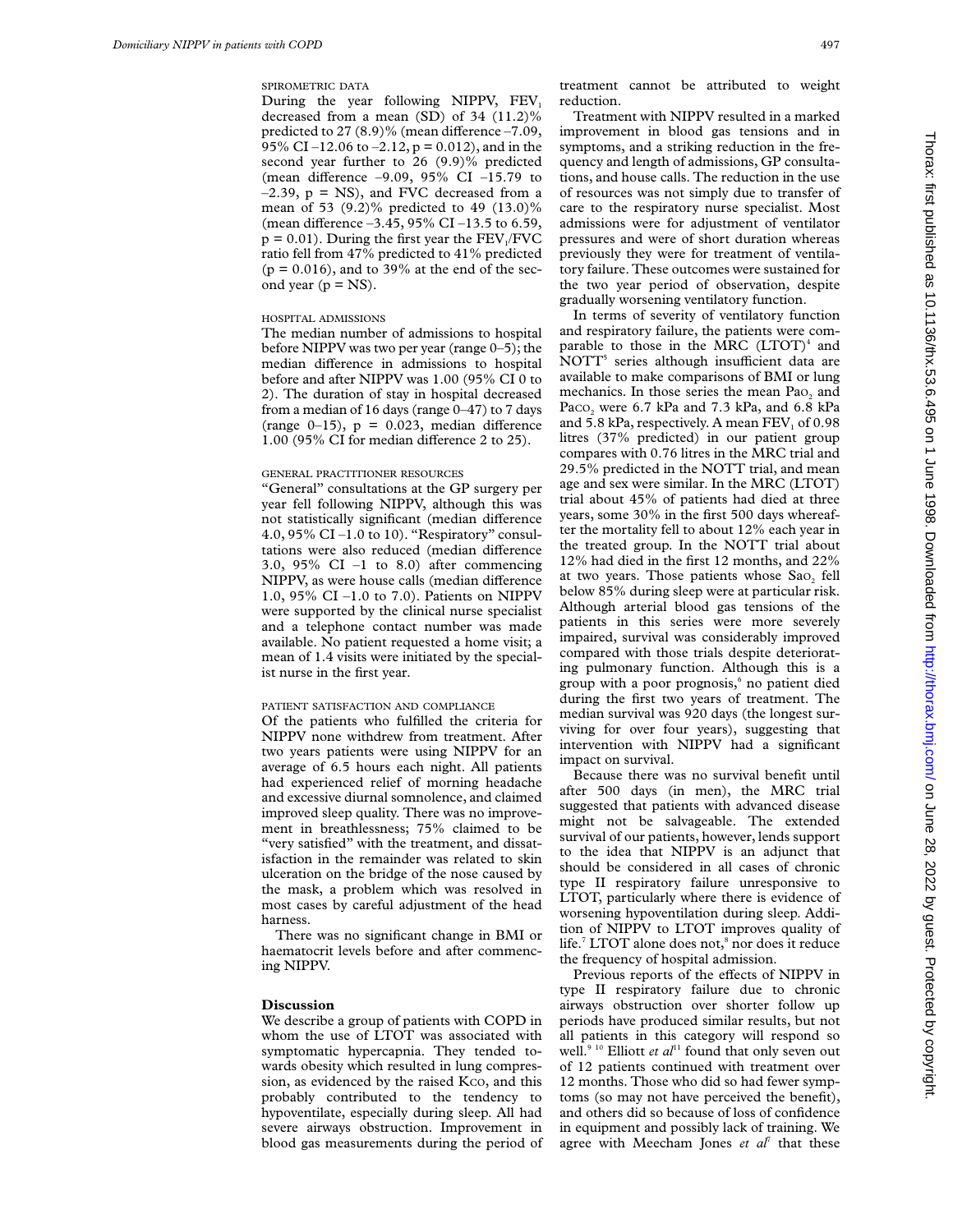patients take to their new treatment much more readily if they are stabilised during a period in hospital when the beneficial effects on excessive diurnal somnolence and intellectual function can be definitively demonstrated. Specialised nursing and medical support appears to be essential.

Domiciliary NIPPV produces significant and sustained improvements in arterial blood gas tensions in patients with severe COPD and hypercapnoeic respiratory failure unresponsive to other treatments, reducing both hospital admissions and demand on general practitioner resources. Although the number of patients is small, the encouraging results of treatment suggest that prospective studies with clearly defined enrolment criteria in a larger group of patients are urgently required.

The authors acknowledge the assistance of Dr Abdullah Eid with statistical analysis.

- 1 Schneerson JM. The changing role of mechanical ventilation
- in COPD. *Eur Respir J* 1996;**9**:393–8. 2 Leger P, Bedicam J-M, Cornette A, *et al*. Nasal intermittent positive pressure ventilation: long term follow-up in

patients in severe chronic respiratory failure. *Chest* 1994;**105**:100–5.

- 3 Cotes JE. *Lung function.* 3rd ed. Oxford: Blackwell, 1975.
- Report of the Medical Research Council Working Party. Long term domiciliary oxygen therapy in chronic hypoxic cor pulmonale complicating chronic bronchitis and emphysema. *Lancet* 1981;**i**:681–6.
- 5 Nocturnal Oxygen Therapy Trial Group. Continuous or nocturnal oxygen therapy in hypoxaemic chronic obstruc-tive airway disease. *Ann Intern Med* 1980;**93**:391–8.
- 6 Anthonisen NR, Wright EZ, Hodgkin JE, and the IPPB Trial Group. Prognosis in chronic obstructive pulmonary disease. *Am Rev Respir Dis* 1986;**133**:17–20.
- 7 Meecham Jones DJ, Paul EA, Jones PW,*et al*. Nasal pressure support ventilation plus oxygen compared with oxygen therapy alone in hypercapnoeic COPD. *Am J Respir Crit Care Med* 1995;**152**:538–44.
- 8 Okubadejo AA, Paul EA, Jones PW, *et al*. Does long term oxygen therapy affect quality of life in patients with severe chronic obstructive airway disease and severe hypoxaemia? *Eur Respir J* 1996;**9**:2335–9.
- 9 Strumpf D, Millman R, Carlisle C, *et al*. Nocturnal positive pressure ventilation via nasal mask in patients with severe chronic obstructive pulmonary disease. *Am Rev Respir Dis* 1991;**144**:1234–7.
- 10 Meecham Jones DJ, Wedzicha JA. Non invasive positive pressure ventilation in advanced progressive chronic respiratory failure due to COPD. *Am Rev Respir Dis* 1993;**147**: A322.
- 11 Elliot MW, Simonds AC, Carroll MP, *et al*. Domiciliary nocturnal nasal intermittent positive pressure ventilation in hypercapnoeic respiratory failure due to chronic obstrucive airway disease: effects on sleep and quality of life. *Thorax* 1992;**47**:342–8.

*Thorax;* 1998;**53**:498–500

# Evidence for eosinophil activation in bronchiectasis unrelated to cystic fibrosis and bronchopulmonary aspergillosis: discrepancy between blood eosinophil counts and serum eosinophil cationic protein levels

Claus Kroegel, Marc Schüler, Martin Förster, Ruedi Braun, Paul Reinhard Grahmann

## **Abstract**

*Background***—Increased serum levels of eosinophil cationic protein (ECP) have been detected in adolescent patients with cystic fibrosis. However, ECP concentrations in adult patients with bronchiectasis unrelated to cystic fibrosis have not been studied.**

*Methods***—Eosinophil numbers and serum concentrations of ECP were determined in 14 patients with known or newly diagnosed bronchiectasis and compared with age and sex matched patients with allergic bronchial asthma, chronic obstructive pulmonary disease (COPD), and controls in whom bronchiectasis or obstructive pulmonary disease could be excluded.**

*Results***—Serum ECP levels were significantly raised both in patients with bronchiectasis (median (range) 22.5 µg/l (7–85)) and allergic asthma (35.0 µg/l (7–128)) compared with the sex and age matched** subjects suffering from COPD (6.7 µg/l **(1.5–28); p<0.006) and non-obstructive** **normal controls (7.5 µg/l (3.5–19); p<0.003). In contrast, significantly increased peripheral eosinophil numbers were observed in** patients with bronchial asthma (305  $\times$  10 $^6$ /l; **p<0.01) but not in those with bronchiectasis**  $(10^2 \times 10^6$ **/l**), COPD  $(117 \times 10^6$ **/l**), and healthy  $controls (101 \times 10^6 \text{L}).$ 

*Conclusions***—The discrepancy between eosinophil counts and eosinophil numbers in patients with bronchiectasis suggests that serum ECP levels may be more relevant in assessing local eosinophil involvement than blood eosinophil numbers.** (*Thorax* 1998;**53**:498–500)

Keywords: bronchiectasis; asthma; chronic obstructive pulmonary number; eosinophil cationic protein

Bronchiectasis is associated with a vigorous bronchial inflammation due to frequent or persistent bacterial colonisation and increased numbers of neutrophils and neutrophil-derived products found in both bronchoalveolar lavage

**Pneumology, Medical Clinic IV, Friedrich-Schiller-University, Erlanger Allee 101, D-7740 Jena, Germany** C Kroegel M Schüler M Förster R Braun P R Grahmann

Correspondence to: Dr C Kroegel.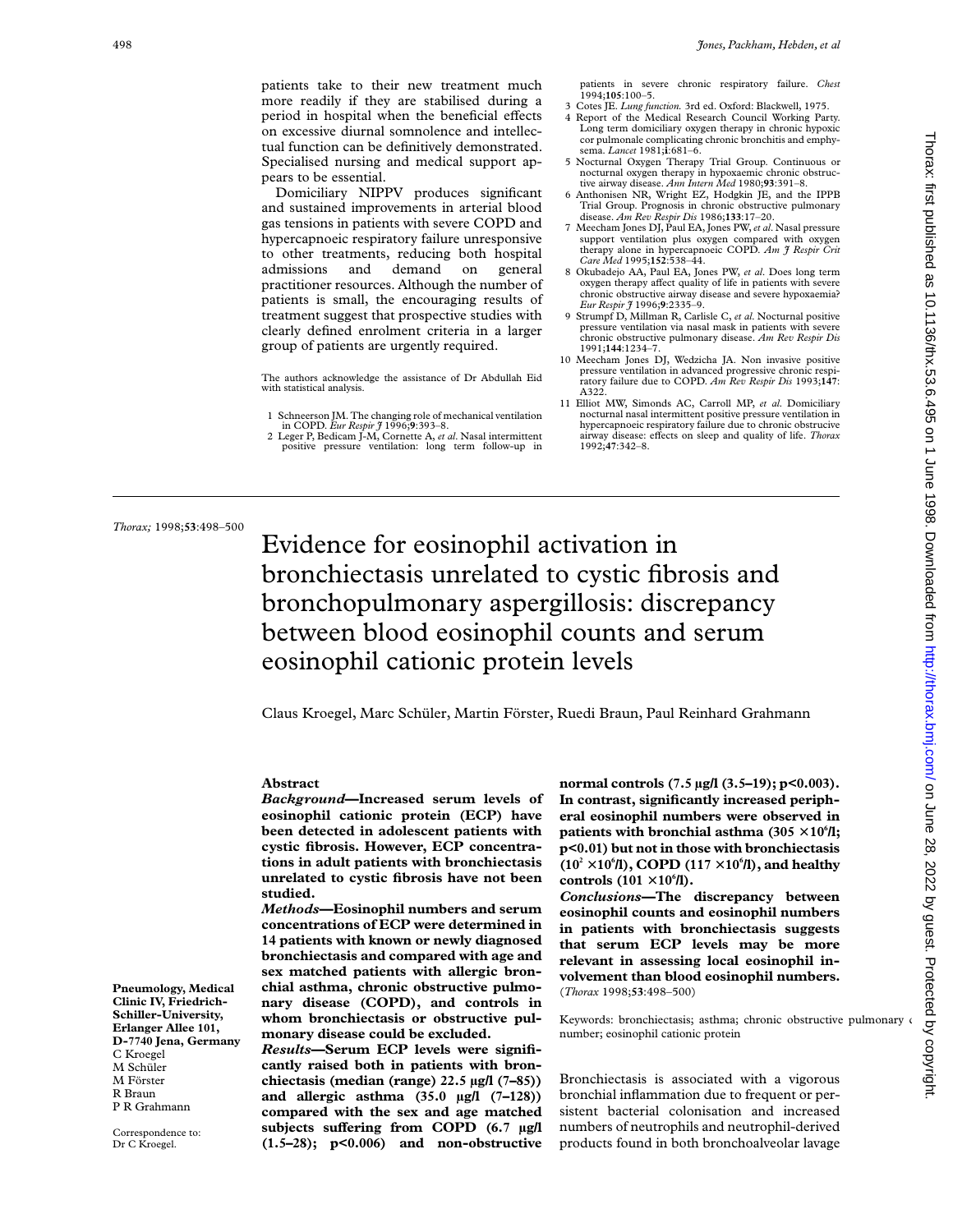(BAL) fluid and histological specimens during the course of infection.<sup>1</sup> Unlike neutrophils, eosinophils in BAL fluid and affected bronchoalveolar tissue have been detected in small numbers only.<sup>2</sup> However, three recent reports $3-5$ have described increased levels of the eosinophil cationic protein (ECP) in the sputum and/or serum, indicating that eosinophils and their products may also contribute to the inflammatory process in cystic fibrosis. Since no data are available for subjects with bronchiectasis unrelated to cystic fibrosis, we prospectively assessed the serum ECP concentrations and blood leucocyte counts in adult patients admitted to our clinic in whom bronchiectasis had been previously established or subsequently diagnosed.

### **Methods**

#### PATIENTS AND CONTROLS

Between January 1992 and August 1994, 14 consecutive patients (eight men) with previously proven or newly diagnosed bronchiectasis seeking medical advice in the Department of Pneumology were included in the study. The patients were selected on the basis of (1) a history of persistent cough, (2) recurrent pneumonias and frequent haemoptysis, (3) large quantities and partially foul purulent sputum production, (4) persistently positive sputum cultures for more than three years, and (5) radiological evidence of bronchiectasis detected either by bronchography  $(n = 8)$  and/or high resolution computed tomographic (CT) scanning  $(n = 12)$ . All patients had localised bronchiectases confined to one or two lobes.

The definite cause of bronchiectasis could not be found. None of the patients reported a family history of similar lung disease. In addition, hereditary diseases, including ciliary immotility syndrome,  $\alpha_1$ -antitrypsin deficiency, and cystic fibrosis as well as both IgG and IgA deficiency were ruled out, suggesting that the bronchiectasis was most probably acquired.

In 10 patients, infection with one or more of *Pseudomonas aeruginosa*, *Streptococcus pneumoniae* or *Haemophilus influenzae* was established by sputum culture. *Candida* spp were observed in the sputum of three patients. There was no clinical and serological evidence for viral infection or bronchopulmonary aspergillosis during the time of evaluation. In addition, sputum cultures did not reveal *Aspergillus* organisms or other fungi, and dermal hypersensitivity to *Aspergillus* antigen was absent. In two patients the total serum IgE levels were slightly above the upper normal limit (124 and 187 U/l). However, neither elevated specific IgE nor a positive skin test for common allergens, including grass pollen, birch pollen, and house dust mite, were found in these patients. In addition, no history of intermittent wheezing, chest tightness, and no family history of atopic diseases were present. None of the patients had received steroids or antibiotic treatment during the four weeks prior to admission.

The 14 adult patients (mean age 54.8 years; range 31–78) with bronchiectasis were compared with three sex and age matched control groups consisting of 14 patients each with



*Figure 1 (A) Absolute blood eosinophil counts and (B) serum ECP concentrations in 14 patients with bronchiectasis compared with age and sex matched control groups. Data given are individual cell counts. Bars indicate median values.*

either previously established allergic asthma, chronic obstructive pulmonary disease (COPD), or healthy controls in whom pulmonary disease was excluded. Asthma and COPD were diagnosed according to the criteria published previously.6 All patients were without clinical signs of a current infectious exacerbation during the previous four weeks. Informed consent for blood sampling was obtained in all cases. All subjects underwent a thorough clinical examination and lung function was assessed using whole body plethysmography.

# BLOOD SAMPLING AND ECP MEASURMENTS

Venous blood samples were collected at routine sampling for clinical evaluation and left at room temperature for 60 minutes as recommended by the manufacturers. After centrifugation at 1000*g* for 10 minutes at 4°C, plasma was frozen and stored at –20°C until further use.7 ECP was measured using a double antibody radioimmunoassay (Pharmacia, Uppsala, Sweden) (coefficient of variation 8.5%). In addition, total leucocyte counts were measured using standard cytometry (coefficient of variation 7.4%).

#### STATISTICAL ANALYSIS

The two tailed Mann-Whitney U test and Kruskal-Wallis test were used to compare values in two or more groups, respectively. Correlations between continuous variables were calculated using Spearman's rank test.

# **Results**

Total blood leucocyte counts were similar between all groups, with median values ranging